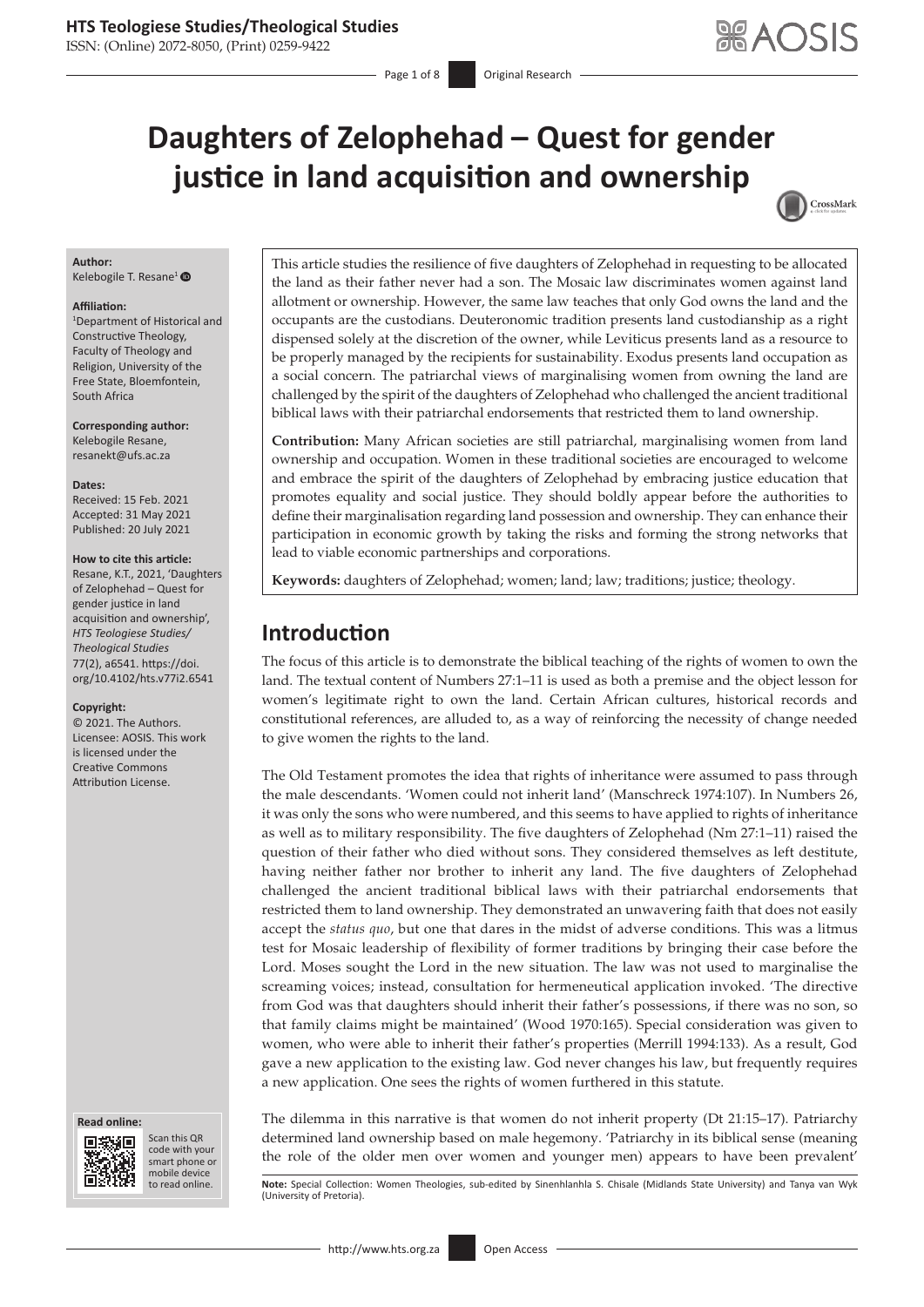(Kinsman 1983:3). The family of daughters without sons restricted these daughters to marry only within the family or clan, so that there was no transference of land custodianship outside juridical clan. This is also observed in 1 Chronicles 23:22 that Eleazar died without having sons: he had only daughters. Their cousins, the sons of Kish, married them. According to Hamilton (1999:364), the Hebrew construction applied in the narrative seems to be supporting this dilemma. The Numbers text declares that the daughters of Zelophehad 'drew near' (qārab) and 'stood' (lipnê) before Moses and the priest (27:1–2). This gives an idea of feeling unworthy or unclean, therefore communicating by keeping the distance. The victims of social marginalisation created proximity to those in power by vocally communicating their case. What is important is that the daughters of Zelophehad overrode their social degradation and communicated their feelings and their thoughts. This narrative is an example of women taking initiative to fight for what they believed was their legal and human right. It is a narrative of women who understand God's justice towards their fight against discriminative patriarchal systems. These daughters of Zelophehad's initiative is a non-confrontational and collective approach that can serve as a model for African women in their struggles for equal rights, especially in relation to the ownership of the land.

Daughters of Zelophehad internalised pragmatic consciousness organised around practical reality of life strategy. They pursued the strategy of resilience to break the traditional or patriarchal red tape. Their particular feminine identities did not bar them from accessing or owning the land – the commodity that enhances any human selfhood. They freed themselves from the constraints of paternalism and patriarchy, and pursued ideals of earning their own livelihood in order to continue to grow and maintain their households (Bozzoli & Nkotsoe 1991:236–237). The narrative is a lesson on achieving more than challenging and changing unjust law. It is a narrative about refusal of giving in and surrendering to the social obstacles accompanied by prejudices, oppressive and discriminative obstacles towards social emancipation (Tarlow 2018:1).

# **Land in Mosaic law**

As stated above, land possession and ownership were interpreted as the nation's patrimony or inheritance. It was regarded as God's gift to his people, although the ultimate owner is God himself. Brueggemann (1984) pointed to the fact that:

Land possession is closely linked to Yahweh, his governance and purpose … The land is not autonomous, nor are those who have it, but it relates to the Creator (Lv 25:23). (pp. 43–44)

Yahweh is the owner of the land. This made land a sacred trust that could not be sold (Kaoma 2015:88). There can therefore be no perpetual human ownership of the land (Wittenberg 2007:167). The same notion is highlighted by Wright (1997:3) that the divine ownership of the land was the indisputable notion in Israel as well as the neighbouring

nations. Time and again the Pentateuch reiterate that it is God who gives Israel the land (Wenham in Harrison 1979:320). This was clearly spelled out in Deuteronomic tradition:

When you have eaten and are satisfied, praise the Lord your God for the good land he has given you. (Dt 8:10)

Understand, then, that it is not because of your righteousness that the Lord your God is giving you this good land to possess, for you are a stiff-necked people. (Dt 9:6)

This giftedness of the land was very important that losing it was equated with the destruction of the essence of nationhood. To be 'dispossessed of one's family land or, worst of all, to be driven out of the country into exile was unmitigated calamity' (Wright 1997:4). People living on the land understood that they were just the custodians. 'They are only tenants, custodians of the land, responsible for the use of the land to God, its ultimate owner' (Wittenberg 2007:167). Land acquisition and ownership was a proof that God elected the nation (Israel) as his possession. The land served as a visible symbol of special relationship with God. God the giver of land was to be appreciated through worship as people had to display a proper gratitude to him. Longevity in the land was regarded as a reward for obedience and worship of the Lord. To be driven off, the land was regarded as a last straw that breaks the Camel's back of destroying the deepest ego or identity of the nation. According to Clements (1978:94), the land became for these people 'a sign of hope, and an object of promise'. It became the central object of hope and eschatological expectation. Deuteronomic wisdom points out that as per God's promise and human condition of obedience, the land inhabitants are expected to 'increase greatly in a land flowing with milk and honey' (Dt 6:3), 'a land where bread will not be scarce and you will lack nothing; a land where the rocks are iron and you can dig copper out of the hills' (Dt 8:9):

[*A*] land of mountains and valleys that drinks rain from heaven ... a land the LORD your God cares for; the eyes of the LORD your God are continually on it from the beginning of the year to its end. (Dt 11:11–12)

It is therefore theologically conclusive that the land is the platform on which humanity experiences God's blessings, and where God delights communing with his people. The land is where humanity experiences God and life and all its accompanying prosperity. Again, throughout Deuteronomic account, one sees the concept of land bound up with the concept of rest. The 'rest' concept 'is admittedly bound up with the concept of a pleasant life in the land, secure and blessed' (Dumbrell 1984:121). Land is the convergence point where God and humanity meet for humanity to enjoy the Edenic experience, which was the original intention of God for creation. No land no prosperity for wealth is linked to land and to land ownership (Wright 1997:3). No land no self-expression. No land, no God–human communality, 'for land is the specific experience of God's well-ordered creation over which humankind now has dominion' (Brueggemann 1984:43). This truth is further asserted by Gnanakan (2014:49)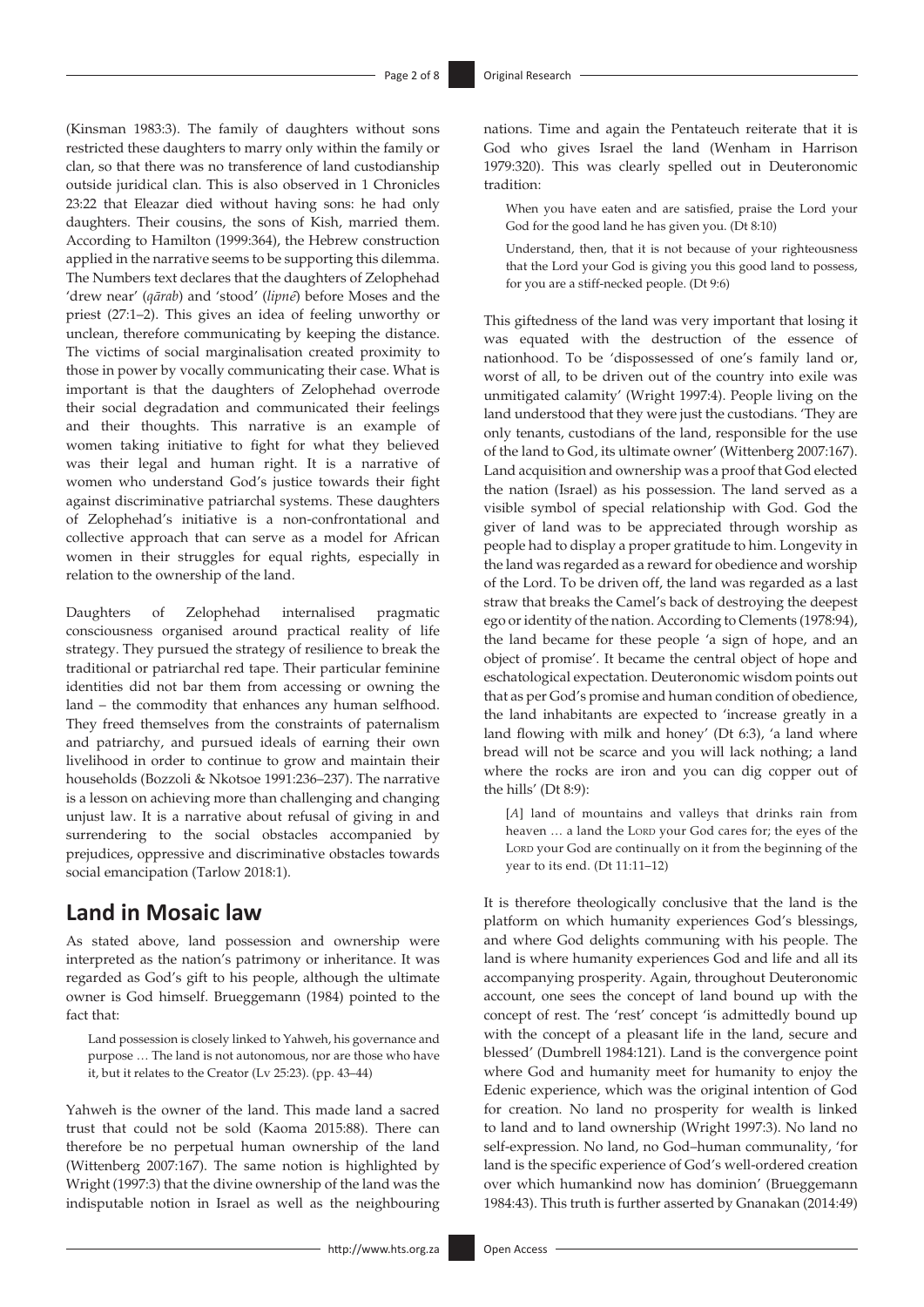that 'Land is crucial for human habitation as well as for the production of food and other essentials'. Humanity finds its full expression and identity on the land. Any negative experiences on the land, for example, famine, were because of inhabitants' disobedience to God's law. God had said it all over the canon that if they turn away from him, he would:

[*S*]hut up the heavens so that it will not rain and the ground will yield no produce, and you will soon perish from the good land the Lorp is giving you. (Dt 11:17)

Ellisen (1991:1172) highlighted the fact that 'Israel's return to the land was contingent on her "return to the Lord" … Deliverance from both locusts and hostile armies depended upon the people's genuine turning to the Lord'. It is therefore imperative to remember that 'true wisdom is to live in responsible awareness of the Creator and his intention' (Brueggemann 1984:44).

Apart from the Deuteronomic ordinances concerning the land, Leviticus spells out the practicalities of land custodianship. According to Leviticus 25, God is the owner of the land; and he entrusts humans the stewardship of keeping and tending it for present and future generations (Gnanakan 2014:50). The ordinance concerning the sabbatical year gives the tenants an opportunity to expand their faith in the owner as the provider; and for the land to renew itself for better production outputs – in order to regain fertility (Ex 23:10–11). Wittenberg (2007:167) highlighted the importance of sabbatical year that 'all activity of the tenants should stop, because the land itself should participate in the sabbath rest of God'.

Leviticus epitomises the management of the agricultural land, including vine fields. While Mosaic law highlights social concerns, Leviticus, in particular, highlights the land's proper management and its ultimate owner (Yahweh). The vineyards mentioned in Leviticus in this context demonstrate the significance of land productivity for the benefit of humanity. This calls for good stewardship from humans to maintain the productivity of the land:

By including the land in what, according to priestly thinking, is one of the most fundamental human rights given in creation, namely to participate in the rest of God, the sabbath, it has eliminated all utilitarian thinking which degrades nature to a mere object, a resource for human exploitation. (Wittenberg 2007:168)

Great observation is that Deuteronomy presents land custodianship as a right dispensed solely at the discretion of the owner, while Leviticus presents land as a resource to be properly managed by the recipients for sustainability. Exodus (23) presents land occupation as a social concern:

Then the poor among your people may get food from it, and the wild animals may eat what they leave. Do the same with your vineyard and your olive grove. (v. 11b)

Human survival through and on the land seems to be the central concern for the Exodus narrative.

The Mosaic Law in reality captures the importance of the land utilisation for human benefit, good and sustainability. These principles, as I summarise them from Wittenberg (2007:169), are still relevant today especially for womenfolk:

- 1. Observing God's laws regarding the land assures us *and you will live safely in the land* (Lv 25:18).
- 2. Economic security will be guaranteed by the special fertility of the land. (Lv 25:19).
- 3. God's blessing is on the land, if sabbatical year is observed, that is, proper management for land to rejuvenate itself (Lv 25:20–22).

These ordinances yield no space for exploitation of the land. The care for the land 'is part of a person's religious duty, as it is care for the world that God made' (Williams 2013:52). Human beings are to enter into dynamic community to live life under the giver of land, God himself. Humans should redefine their position in land acquisition and occupation:

Although they are entrusted with the stewardship of nature, they are at the same time part of nature and accountable to God who alone is the owner of his creation. (Wittenberg 2007:168)

# **Land ownership and women in African cultures**

Like in many parts of Africa, discourses on land reforms are a highly emotive issue here in South Africa, yet land issues historically played some key roles including some anticipated resolutions towards national stability, democracy and development (Resane 2015:176). Landrelated issues confront South Africa and threaten her territorial integrity. Political sides that promote equality in all spheres of society, equitable distribution of resources and redressing the imbalances of the time see these ideals achievable through ownership of land. Despite these political noises, inefficient implementation of land policies and land inequality remains. Inequality or denial to land accessibility equals poverty and disempowerment. In agreement with Muzenda (2020):

Land has always been the source of life in Africa. African history shows that the African life is based on land. It is the land that produces which is needed for human consumption. (p. 4)

Land constitutes a productive asset and is a major source of capital for the poor (Lipton 2009). In rural and urban centres, land is wealth (Akinola 2018:2). The truth remains that 'land is familial, communal, sacramental, life-giving, healing and eschatological' (Chimhanda 2014:37), and therefore a platform on which livelihood is derived and expressed.

In Africa, 'the customary land tenure system is driven by linage or clan control' (Akinola 2018:5). Women's struggle for land dates back to the colonial era. Out of confusion or ignorance, the colonialists perpetuated and sometimes 'imposed patriarchal structures of land use and ownership … and reinforced a gender division of labour, which empowered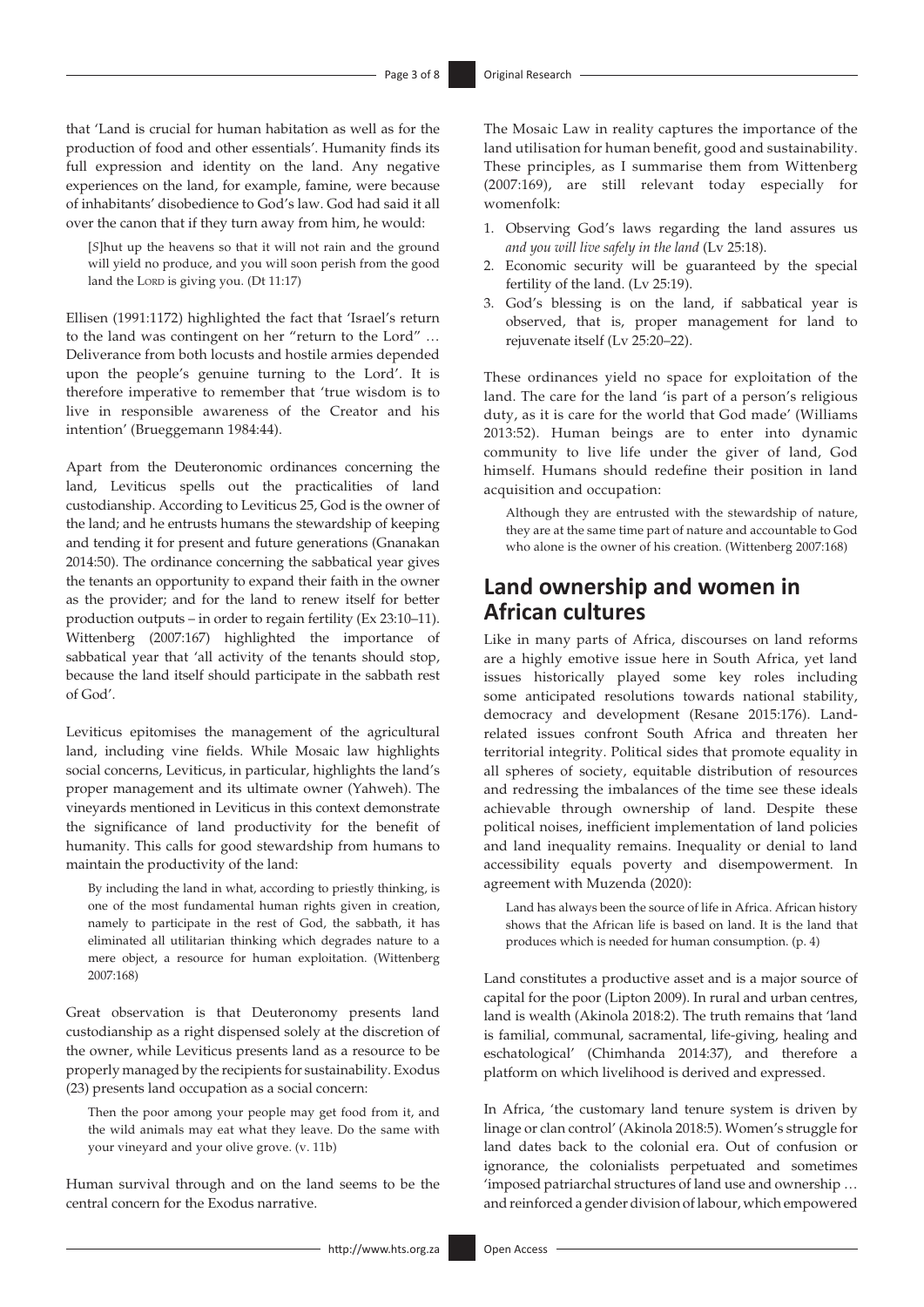men and disempowered women' (Mbilinyi & Shechambo 2009:96). The sad scenario is 'most women remain dependent on the existence and goodwill of male relatives for access to land' (Allendorf 2007).

In the middle of the 19th century, South Africa experienced a socio-economic boom because of the discoveries of diamonds and gold. Population migration to the mining centres changed the traditional cultures (Gouws & Kadalie in Liebenberg et al. 1994):

This disruption caused marital instability, the emergence of female-headed households and the break-up of the household as the traditional economic unit in which children were jointly cared for by both men and women. (p. 217)

Despite this socio-cultural turbulence, 'land acquisition … provided the cornerstone for economic security' (Manson & Mbenga 2014:11). Indeed, land is an economic resource for human livelihood. Urban dwellers acquired and accumulated wealth by owning 'stands' for personal occupation and for outbuildings for rental purposes. South Africa continues to slump into poverty, and those suffering the most are women. Acquiring women's property rights, especially land ownership, is crucial to the socio-economic development of the postapartheid South Africa. It is another means of poverty alleviation.

African cultures had for centuries impeded women prosperity by marginalising them from land ownership. Colonial and apartheid legislations restricted women mobility – one of the cornerstones in keeping especially African women in a position of subordination. Women were and still are not allowed in diverse ways, to own the land. 'Even after the deaths of their spouses, the inheritance rights favoured their sons if they had any, or their deceased husbands' relatives' (Masenya & Ramantswana 2015:103). This is particularly observed in rural or tribal land. This does not apply to women only, as land tenure was intertwined with people's social–communal systems whereby the territory inhabited by an ethnic group was owned by the tribe in the name of their king or tribal chief. Individual land tenure was only a European custom and phenomenon (Changuion & Steenkamp 2012:13). Land became a commodity for enhancement of political involution – ownership centred around the *kgosi* [chief]. Men, especially of the royal descent, occupied or owned the land for themselves or the benefit of their families. African royals used this system to dislocate women from land ownership. This is demonstrated by Michael Moiloa of Bahurutshe- bo-Moiloa, who once stated that (Manson & Mbenga 2014):

[*W*]omen should not be given a chance (to cultivate demonstration plots) as they are always occupied by domestic affairs at their home, but … the young men should be given the opportunity. (p. 119)

This was said in the 1950s when the tribe, because of Lutheran missionary influence, was embracing modern agriculture as their economic livelihood. The women were increasingly

displaced or marginalised as cultivators – a phenomenon that gained the momentum among the Bahurutshe since the 1940s. The same trend happened to the indentured Indians in the province of Natal where men furrowed the land with hoes to plant seed cane, fertilised and weeded the fields; and 'Indian women helped the men in the fields' (Munsamy 2004:59).

Traditionalism oppresses women in matters of acquisition of the land. Women are still expected to attend to household tasks, and therefore, are not always encouraged to take up leadership roles. Aspects such as prejudice, sexism and discrimination from men generate the idea that farming is a man's job. Some people had reached the cul-de-sac of hope, because this *status quo* seems to be deeply entrenched in psychological bedrock of African societies. Nürnberger (2007) was of the same opinion that:

To look for equal status of women in traditionalist cultures is a futile exercise. Even in the few cases where the female lineage is fundamental, for instance among the Owambo, it is the men who are in charge. (p. 201)

In post-political liberation struggles of Southern Africa, which involved both men and women, struggles for justice regarding women's rights to the land, continue to be a new struggle. 'The civic society also joined the cries of women for land imbalances. The civic society challenged the authorities to consider gender justice in land ownership' (Muzenda 2020:7).

The subservience of women because of religio-cultural ideologies disempowers women from owning the land. Sadly, the very same women robbed of the opportunity to own the land are the ones expected by societal norms to produce food from the very same land, for the family or society at large. It is sad to say that although many women work hard towards the produce of the fields, they have little or no say towards the produce (Masenya & Ramantswana 2015:103). They are the active contributors towards food economy from the land that they do not own. When Bozzoli and Nkotsoe (1991) interviewed some Bafokeng women of the dawn of the 20th century, one of the interviewees expressed:

Our main occupation during those years was farming and it was profitable … Farming was number one … farming was the woman's sphere in more than just name: No woman ever thought of going to work for a white man … women got rich only through farming. Several women talk of 'my mother's fields', 'my mother's crops', and 'my mother's income from the sale of crops'. (pp. 41–42)

While men were allowed to emigrate to join industrial economy in the cities, women were not allowed to follow suit, but to remain home in anticipation of getting married. Patriarchy reinforced the chief mode of agricultural production through young women (Bozzoli & Nkotsoe 1991:89). Girls were ploughing and gardening, while men went to the mines and cities for the emerging industrial economy of the last century. This cultural tendency bred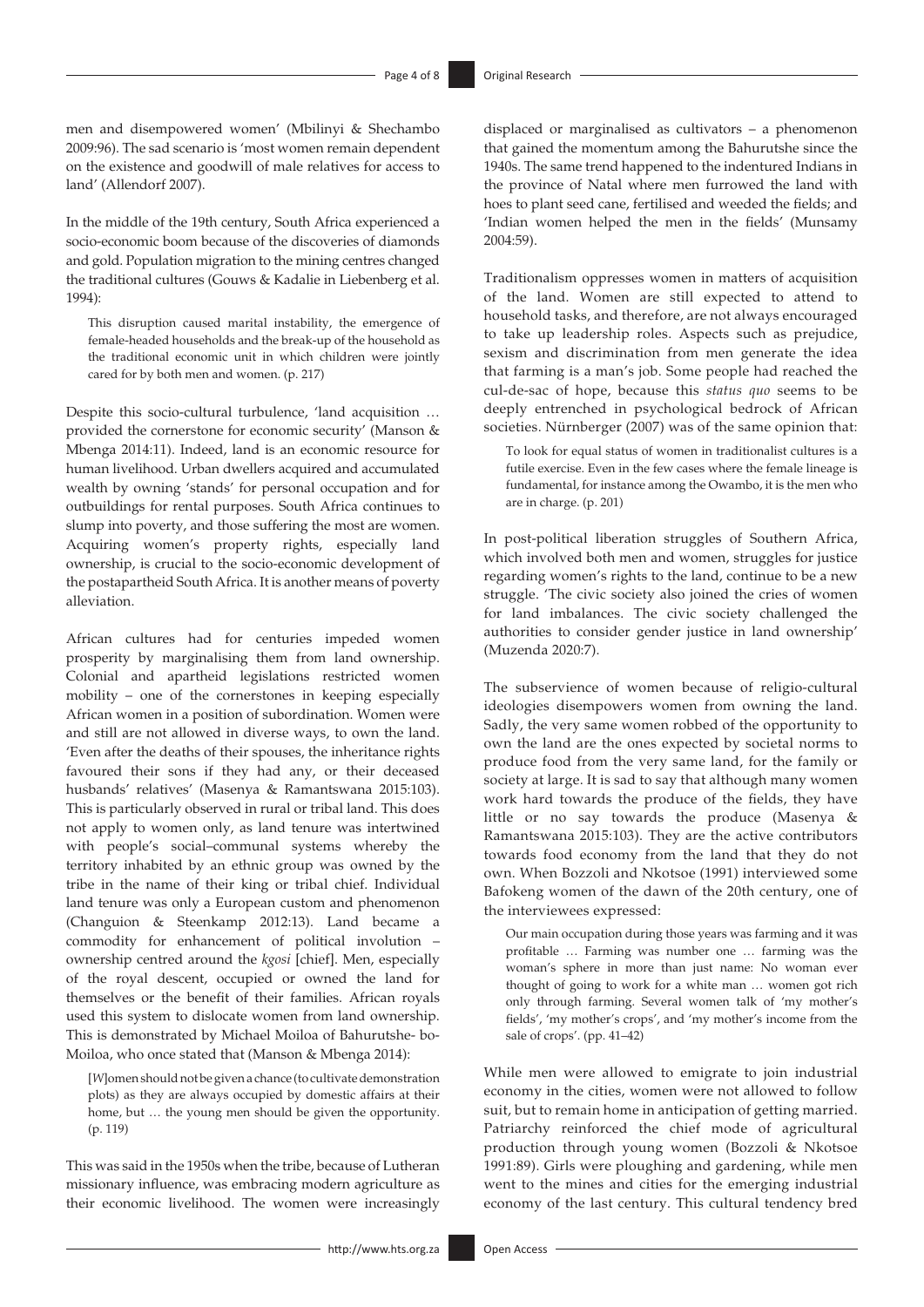patriarchal violence imposed on black women. In agreement with Kobo (2019:83), this patriarchal violence is anti-communal, anti-dialogue, violent and mono-logical. Patriarchal powers consorted with the imperial powers to manipulate the women situations 'in order to throw *others*  on the underside of the imperial/colonial matrix of power into enslavement' (Ramantswana 2017:81). Women tilled the land that they could not own. They produced livelihoods on and out of the ground that they could not proudly be title deeded. In the midst of economic marginalisation, political imperceptibility and land repudiation for women, 'they make it their responsibility to provide for the family and to preserve the resources that have been endowed to humanity by mother earth' (Chirongoma 2012:123). This means that women are the primary producers of food for the communities, despite socio-political marginalisation they face on socio-economic platforms.

Women in South Africa are still invisible – unseen and unheard when coming to socio-political landscape in South Africa. They are in the majority in both the country and the church yet have no voice (Mudimeli & Van der Westhuizen 2019:27). Regardless of this socio-economic marginalisation, they continue with the spirit of resilience that characterises the women missionaries of the earlier centuries by having a strong belief in God and possessing some strong opinions on issues of their day. Their beliefs occasionally placed them at odds with their male counterparts in socio-political strata (Benson 2005:183). This is injustice that calls for ontological narrative of the land. Verhoef and Rathbone (2015) proposed the ontology of land that is broad and that resists the collusive power of colonialism and modernism, while at the same time incorporating the link between identity, integrity and dignity with the land (p. 158). This appeals for the engagement of theology 'of creation that emphasise the centrality of land in human history as a gift from God shared by all people as human habitat' (Verhoef & Rathbone 2015:157).

# **The return of the spirit of the daughters of Zelophehad**

There is a popular saying in Africa: 'If you educate a man, you simply educate an individual, but if you educate a woman, you educate a nation' (Stearns 2010:157). This notion is expanded by De Vries (1998:78) that 'education of women has what economists call a high return in investment, both for the individual and for society at large'. Education for women should be geared to justice education accompanied by skills development. African women should be encouraged to fight for their rights to education that focusses on farming skills. We who come from the notorious Verwoerdian Bantu Education remember that from the higher primary level, there was always a division where girls did domestic sciences, while boys did agricultural sciences. This definitely robbed girl learners an opportunity to imbibe passion for agriculture or farming.

The spirit and the resilience of the daughters of Zelophehad can only be possible in the language of justice. Justice is to be applied in order to address the injustices of the past. Mahlatsi (2020) correctly pointed out that:

Because of our history of dispossession and dehumanisation through such processes as colonialism and apartheid, where draconian laws were implemented to disenfranchise and decivilise Black people, our language of justice revolves greatly around expropriation … Taking back the land and economy that were violently dispossessed is one of the important ways of seeking justice. (p. 8)

Justice education for women aspiring to own the land automatically addresses imbalances in socio-economic landscape, dehumanisation and de-civilisation; and, of course, the 'brutally effective strategy of *invisibilisation* – a common mechanism of alienation and exclusion' (Mahlatsi 2020:96). The curriculum for this justice education should consist of identity and dignity of women, the rights and emancipation of women from patriarchal bigotry and, of course, the probabilities of women power in socio-economic mechanisms. It should be the education that will change women's perception that farming is a men's job and reverse the culture or patriarchal and traditional values that still divide the gender roles. The curriculum content should *visibilise* women and deal away with all efforts that render women unworthy of their humanity.

The daughters of Zelophehad had resilience to break the socio-religious rules by boldly appearing before the authorities to define their marginalisation regarding land possession and ownership. They articulated their plight in such a way that divine consultation had to be mediated. They cried for justice, and justice was offered them at the end. They acknowledged, and rightly so, that as women, they could not continue to be pariahs in their ancestral land. They knew that their sustainability was dependent on the land. So, denying them that right would birth poverty and dignity. Justice is to be pursued to right the wrongs meted out on women over many years of traditional oppression, 'colonialism, apartheid and a neoliberal regime that has facilitated the continued dehumanisation of Black people' (Mahlatsi 2020:197), especially women. Like in the case of the daughters of Zelophehad, men should play a crucial role as agents of change and see the importance and acknowledge that women were discriminated against in land ownership. This continuing historical anomaly should be addressed, not avoided.

If women, who make up the majority of smallholder farmers, were given same resources as men, their food output would be significantly increased. Gender inequality in agricultural sector effectively deprives the industry for maximum benefits in food security, job creation and, of course, income generation. Injustice and inequality are the two heads of monstrous discrimination. In the developing countries such as most in Africa, women are deprived of farming skills development, like De Vries (1998:74) said that 'where women are employed in raising cash crops, they do the backbreaking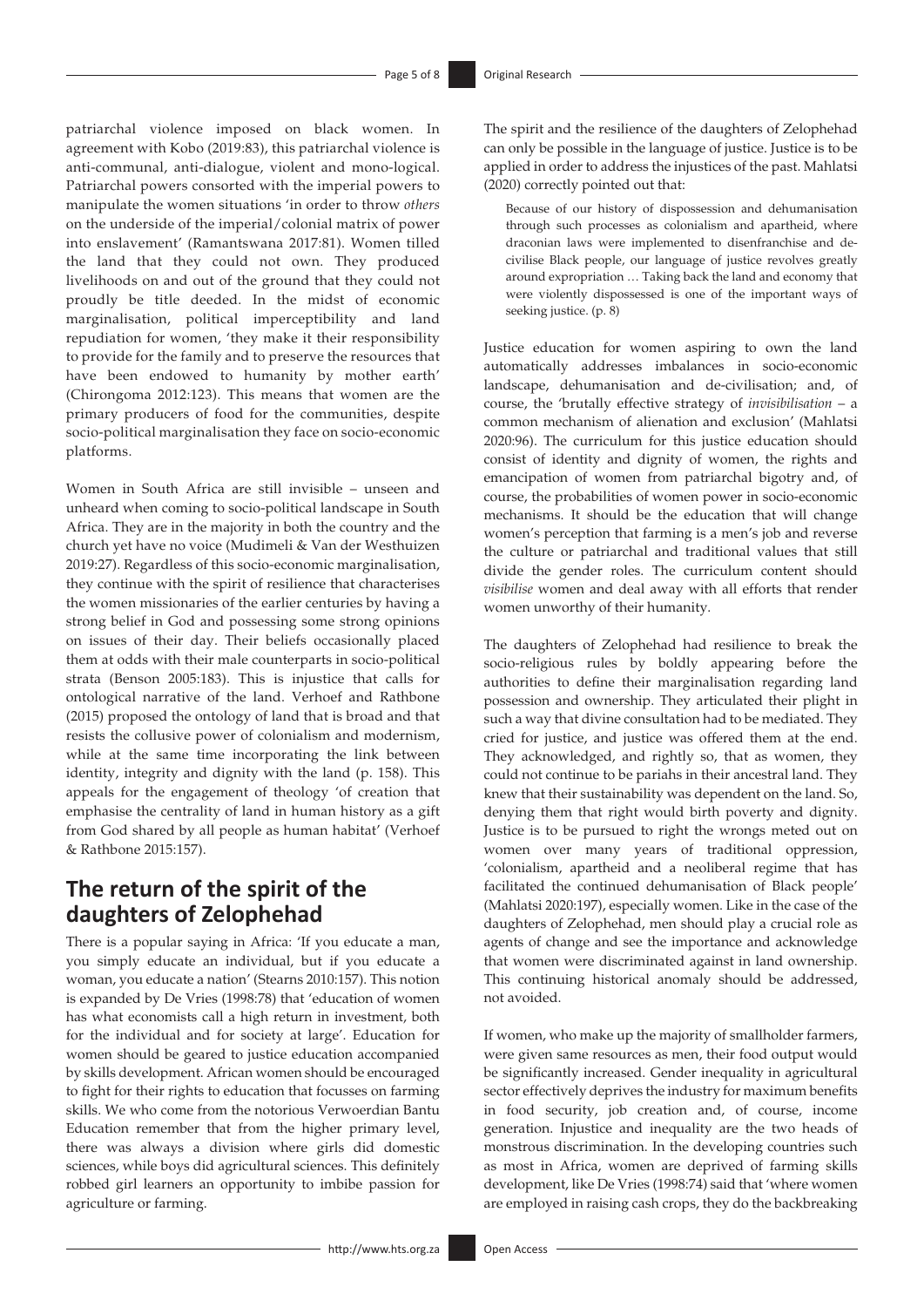work of planting, weeding, and harvesting, while men operate the mechanical equipment'. Although women are unique and significantly different from men physically, they are a *spirit-person with a female body*. Women are unique because God specifically placed them in the Garden of Eden along with male species, Adam. They were co-labourers in farming and the creation story does not differentiate their job descriptions. In fact, the Old Testament is rich with examples of women participating in economic life, 'mixing freely with their menfolk and frequently showing greater initiative and resourcefulness' (Wright 1997:190).

Like the daughters of Zelophehad, women need support to take risks. They should start with what they have in their hands, even if it means starting with one goat or a small patch of land in their backyards. Building from small always has the potential of growth. They should take the risks with their farming business in order to succeed. They need to 'strive to cultivate new spaces for representing themselves more forcefully and more intently… by creating new spaces of articulating liberation against patriarchal and imperial oppression' (Dube 2000:116). Instead of navel gazing and dying inside, women are to adopt Zelophehad's daughters' spirit of putting their heads on the block by breaking the disempowering barriers created by patriarchism, colonialism and apartheid. However, they should be empowered with the skills and abilities of calculating risk-benefit analysis 'which involves estimating the short- and long-term societal benefits' (Miller 1992:551). Risk-taking is inherent in economic survival, and it is the driver towards successful entrepreneurship. The resilience in Zelophehad's daughter can be a motivation for women who suffer marginalisation when coming to land acquisition and ownership.

One lesson to be learned from the daughters of Zelophehad is the united effort. They did not go to the authorities as individuals, but as a team. This is where corporate, networking and entrepreneurship come into play. Partnership, collaboration and unity accomplish much. Balenga (2017) captured the importance of partnership:

In the 21st century, partnering with others is a must if we truly want to go further. It is in partnering and collaborating with others that we complement each other. Partnership puts the team aspect into action. What we may not know our partners may know, and we can use each other's knowledge to the mutual benefit of the partnership. (p. 276)

Women are encouraged to build a strong support network. From the immediate family to the community, women can develop partnerships and networks to foster the Setswana and Sesotho *letsema* concept leading into corporate utilisation of the farming land. *Letsema*, according to Resane (2017):

[*I*]s a traditional practice of working together to reach common purpose. The community comes together to build community project such as the school, clinic, or another person's house or cattle's kraal. They cooperate also when cultivating or harvesting the fields of other members of the community. (p. 99)

The Yoruba of Nigeria calls it *òwè*, defined by Gbadegesin (in Coetzee & Roux 2000), as:

A cooperative endeavour in which people help one another on a specific task; for instance, building a new house or clearing a forest for farmland requires help from others. Such is freely given on the basis of reciprocity. (p. 295)

Women as humans are therefore social. They cannot exist as individuals, but corporately. 'All people are by nature social and tend to live in communities … Laws then, make it possible for people to live in community as one body serving community' (Nkadimeng 2020:109). Women as humans need others for physical, economic and developmental survival. Like Matolino (2014:53) asserted: 'She needs a community of people to enable her to exploit all other functions that she is endowed with'. In this community, women receive empowerment through networks and partnerships, because individuality is enhanced and assisted by communality. Communities serve or are expected to serve women as a pool to draw out resources for claiming what is rightfully theirs. This is when they should lean on pro-active boldness and reactive boldness. According to Speckman (2007):

Pro-active boldness is about the challenge of structures by believers, regardless of the consequences, with the view of transforming them …, while reactive boldness is about the resistance and defiance of oppressive structures by believers … (p. 228)

Partnership will help female farmers to become bold and influential as agricultural industry players. Entrepreneurial boldness is a must for empowering women to move from subsistent farming to commercial farming. This can easily result into women playing a central role in the agriculture value chain for the domestic and international markets. Entrepreneurship is one of the options for reform, which is to identify and empower them (Changuion & Steenkamp 2012:305). The more entrepreneurs in the communities, the higher positive impact on the economy in terms of job creation. Women's active participation in the agricultural economy has potentials of benefits beyond their own livelihoods whereby the lives of their families and communities can improve beyond imaginations.

### **Conclusion**

The return of the spirit of the daughters of Zelophehad should emanate from the biblical and theological narratives. It should be understood that women's emancipation of granting them the equal rights of owning and utilising the land is a biblical construct that should never be compromised. The church, like the missionary churches of the colonial era that taught people farming skills, should take the lead in charting the way forward, because it is the church that can handle the Bible to give theological insights into this matter. The separation of Church and State should not be a barrier that denies women opportunities of empowerment. The church in the community should become a learning centre for community development. We can all agree that 'the basis for any public and social engagement of the churches is theological reflection and analysis' (Bataringaya in Sinn &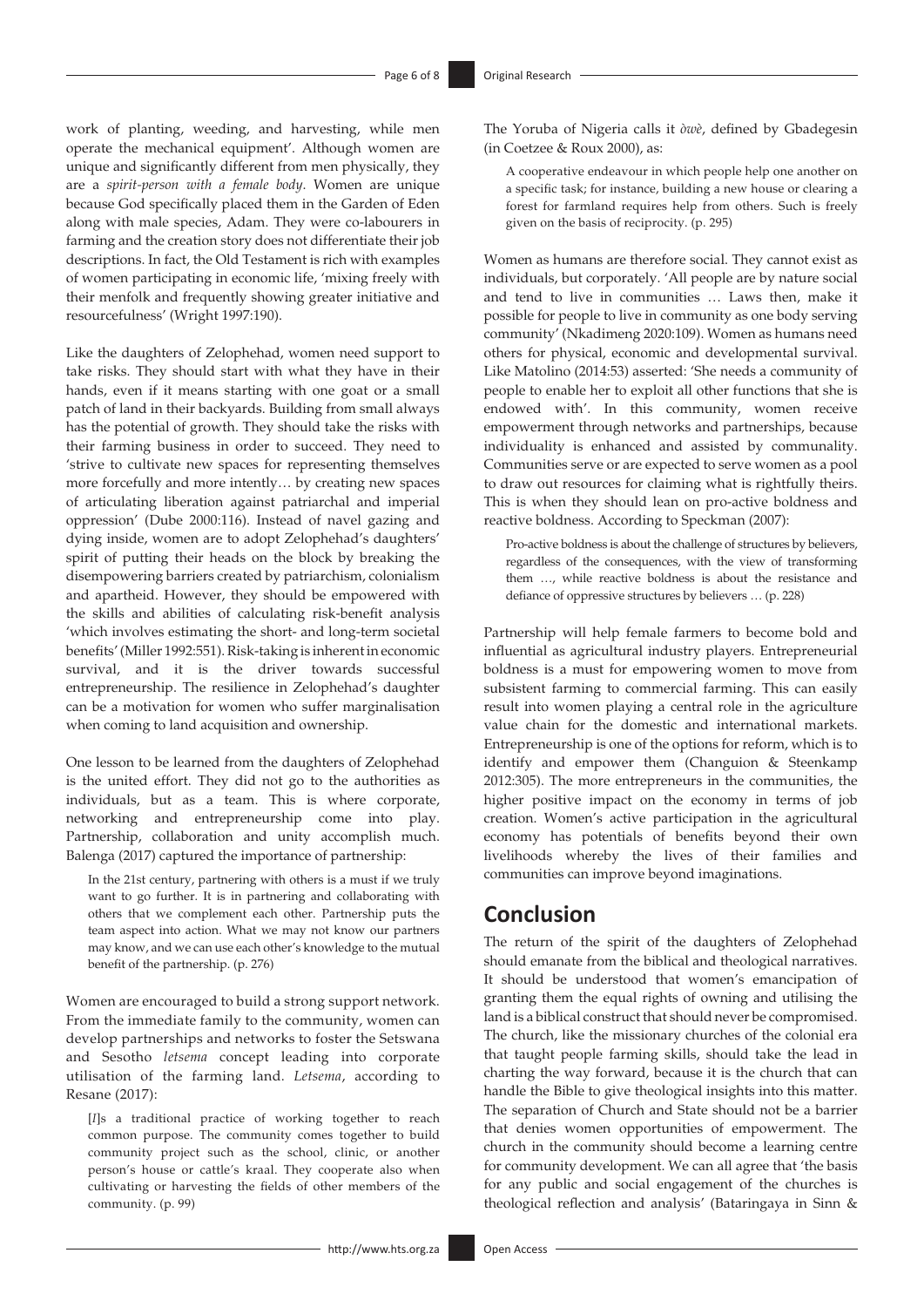Harasta 2019:80). From the biblical narrative, the church should engage dialogue on women to be allowed some space to exercise their freedom of utilising allotted land for economic growth through agricultural activities.

The narrative of the daughters of Zelophehad teaches us the quest for gender justice in land acquisition and ownership; and that theology needs to be revised in order to allay maleness but enhance femaleness. This theology's task is to:

[*P*]resent a relational systematic theology of *differance*: 'I am because we are'. And *who* we are is inextricably linked with the epistemology of variegated group-ness, as in 'there is no me without we' – the antithesis of the Western theo-philosophical orthodoxy. (Thomas in Sinn & Harasta 2019:15)

Time has come for women to reclaim their place in economic activities through farming that comes through land ownership. The imbalances of the past are to be addressed, especially by men, to allay all the feminine prejudices and fears for women to arise and reclaim their rightful and potential agri-economic contributions. The spirit and the attitude of the daughters of Zelophehad are to be revoked and revisited for female emancipation when coming to land ownership and utilisation. Nürnberger (2016) was correct that:

Female emancipation is particularly important for the healthy development of a society. We cannot afford to marginalise half of the population, least of all the half that has proved to be more hard working and responsible than its male counterpart in recent times. Apart from the demands of equity, women tend to have internalised the typical family values of cooperation and mutual concern, as opposed to the individualistic masculine values of competition and domination. With women in leadership positions, these values can be fed more readily into the social system at all levels of competence. (p. 241)

The joint efforts by men and women in all spheres of life should be encouraged for women empowerment. This empowerment equips women through education, risk-taking and networking.

# **Acknowledgements**

### **Competing interests**

The author declares that they have no financial or personal relationships that may have inappropriately influenced them in writing this article.

### **Author's contributions**

K.T.R. is the sole author of this research article.

#### **Ethical considerations**

This article followed all ethical standards for research without direct contact with human or animal subjects.

#### **Funding information**

This research received no specific grant from any funding agency in the public, commercial or not-for-profit sectors.

### **Data availability**

Data sharing is not applicable to this article as no new data were created or analysed in this study.

### **Disclaimer**

The views and opinions expressed in this article are those of the author and do not necessarily reflect the official policy or position of any affiliated agency of the author.

## **References**

- Akinola, A.O., 2018, 'Women, culture and Africa's land reform agenda', *Frontiers in Psychology* 9, 2234. <https://doi.org/10.3389/fpsyg.2018.02234>
- Allendorf, K., 2007, 'Do women's land rights promote empowerment and child health in Nepal?', *World Development* 35(11), 1975–1988. [https://doi.org/10.1016/j.](https://doi.org/10.1016/j.worlddev.2006.12.005) [worlddev.2006.12.005](https://doi.org/10.1016/j.worlddev.2006.12.005)
- Balenga, C.B.M., 2017, *Africa, It's time,* My Legacy on Record, Edmonton.
- Bataringaya, P., 2019, 'Churches as agents for justice and against division: Justice and reconciliation as a fundamental mission of the churches in Rwanda after the genocide', in S. Sinn & E. Harasta (eds.), *Resisting exclusion: Global theological responses to populism,* pp. 77–87, The Lutheran World Federation, Evangelische Verlangsanstalt, Leipzig.
- Benson, L., 2005, 'Missionaries with attitudes: A women's mission in Northwestern China', *International Bulletin of Missionary Research* 29(4), 183–188. [https://doi.](https://doi.org/10.1177/239693930502900405) [org/10.1177/239693930502900405](https://doi.org/10.1177/239693930502900405)
- Bozzoli, E. & Nkotsoe, M., 1991, *Women of Phokeng: Consciousness, life strategy, and migrancy in South Africa, 1900–1983,* Ravan Press, Johannesburg.
- Brueggemann, W., 1984, *The message of the Psalms: A theological commentary,* Augsburg Publishing House, Minneapolis, MN.
- Changuion, L. & Steenkamp, B., 2012, *Disputed land: The historical development of the South African land issue, 1652–2011*, Protea Book House, Pretoria.
- Chimhanda, F., 2014, 'African theology of land: A Shona perspective', *Journal of Theology for Southern Africa* 148(March), 33–47.
- Chirongoma, S., 2012, 'Karanga-Shona rural women's agency in dressing mother earth: A contribution towards and indigenous eco-feminist theology', *Journal of Theology for Southern Africa* 142(March), 120–144.
- Clements, R.E., 1978, *Old Testament theology: A fresh approach,* Marshall, Morgan & Scott, London.
- De Vries, B.A., 1998, *Champions of the poor: The economic consequences of Judeo-Christian values,* Georgetown University Press, Washington, DC.
- Dube, M.W., 2000, *Postcolonial feminist interpretation of the bible,* Chalice Press, Danvers, MA.
- Dumbrell, W.J., 1984, *Covenant and creation: A theology of the Old Testament covenants,* Paternoster Press, Carlisle.
- Ellisen, S.A., 1991, *Who owns the land?*, Multnomah Press, Portland, OR.
- Gbadegesin, S., 2000, 'Individuality, community, and the moral order', in P.H. Coetzee & A.P. Roux (eds.), *Philosophy from Africa: A text with readings,* pp. 292–305, Oxford University Press, Cape Town.
- Gnanakan, K., 2014, *Responsible stewardship of God's creation*, The WEA global issues series volume 11, Culture and Science Publications, Bonn.
- Gouws, A. & Kadalie, R., 1994, 'Women in the struggle: The past and the future', in I. Liebenberg, B. Nel, F. Lortan & G. Van der Westhuizen (eds.), *The long March: The story of the struggle for liberation in South Africa,* pp. 213–226, HAUM Publishers, Pretoria.
- Hamilton, V.P., 1999, *Handbook on the Pentateuch*, Baker Book House, Grand Rapids, MI.
- Kaoma, K.J., 2015, *The creator's symphony: African Christianity, the plight of earth and the poor.* Cluster Publications, Dorpspruit.
- Kinsman, M., 1983, 'Beasts of burden: The subordination of Southern Tswana women ca, 1800–1840', *Journal of Southern African Studies* 10(1), 39–54. [https://doi.](https://doi.org/10.1080/03057078308708066) [org/10.1080/03057078308708066](https://doi.org/10.1080/03057078308708066)
- Kobo, F.A., 2019, 'Womanism and black anthropology: In memory of James Cone', *Journal of Theology for Southern Africa* 162 & 163(March), 82–100.
- Lipton, M., 2009, *Land reform in developing countries: Property rights and property wrongs,* Routledge, Tailor & Francis, New York, NY.
- Mahlatsi, M.L.S., 2020, *Corridors of death: The struggle to exist in historically white institutions,* Blackbird Books, Polokwane.
- Manschreck, C.L., 1974, *A history of Christianity in the world: From persecution to uncertainty,* Prentice-Hall, Englewood Cliffs, NJ.
- Manson, A. & Mbenga, B.K., 2014, *Land chiefs mining: South Africa's North West province since 1840,* Wits University Press, Johannesburg.
- Masenya, M. & Ramantswana, H., 2015, '*Lupfumo Lu Mavuni* (Wealth in the land): In search of the promised land (cf. Exod 3–4) in the post-colonial, post-*apartheid* South Africa', *Journal of Theology for Southern Africa* 151(March), 96–116.
- Matolino, B., 2014, *Personhood in African philosophy,* Cluster Publications, **Pietermaritzburg**